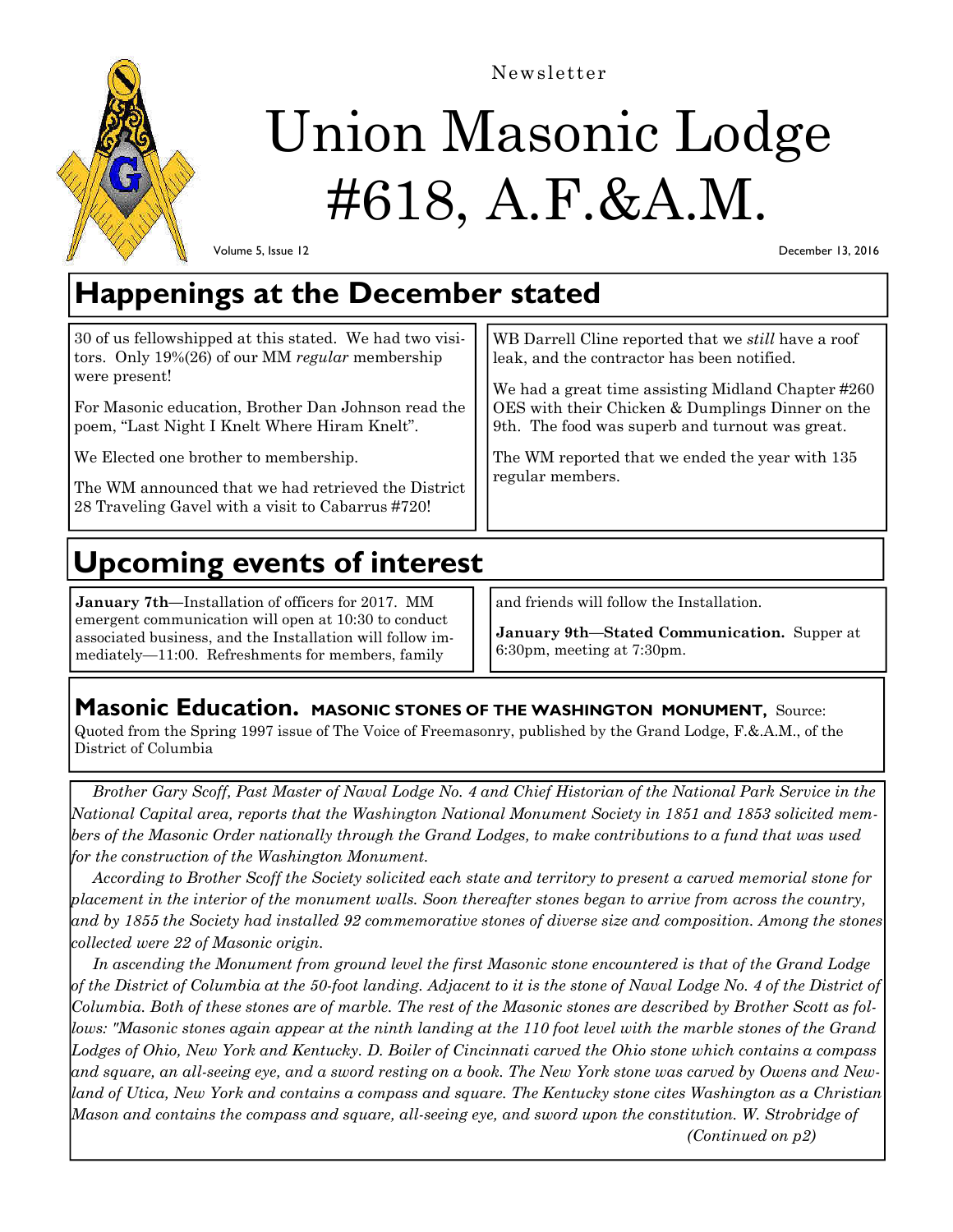| December Birthdays (by age)                                         |                                  |                                    |  |  |  |
|---------------------------------------------------------------------|----------------------------------|------------------------------------|--|--|--|
| <b>AGE / BIRTH DATE REPORT</b>                                      | 78 12/04/1937 BROOKS R. MULLIS   | 62 12/01/1953 WILLIAM A. BROOKS JR |  |  |  |
| (sorted by age on birth date)                                       | 73 12/06/1942 WILLIAM B. RITCHIE | 58 12/27/1957 MARK B. DOUGLAS      |  |  |  |
| 88 12/05/1927 ELLIS P. AUSTIN                                       | 70 12/17/1945 HERIOT L. MULLIS   | 43 12/26/1972 BRIAN A. BECK        |  |  |  |
| 82 12/15/1933 CLADWELL P. HATLEY                                    | 69 12/01/1946 CHARLES C. LUDWIG  | 41 12/14/1974 DAVID A. BULLOCK     |  |  |  |
| 82 12/31/1933 ATLAS J. RUSHING                                      | 67 12/03/1948 RICHARD D. SIMPSON | 23 12/28/1992 JOSHUA A. PEACOCK    |  |  |  |
| 79 12/03/1936 BILLY M. SLOOP                                        | 65 12/03/1950 DARRELL E. CLINE   | 22 12/28/1993 AUSTIN J. KIKER      |  |  |  |
|                                                                     |                                  |                                    |  |  |  |
| <b>January Birthdays (by age)</b>                                   |                                  |                                    |  |  |  |
| <b>AGE / BIRTH DATE REPORT</b>                                      | 70 01/19/1946 JACKIE H. HARTSELL | 55 01/18/1961 JOSEPH A. ABBATIELLO |  |  |  |
| (sorted by age on birth date)<br>80 01/03/1936 CHARLES E. MORRIS JR | 69 01/01/1947 COY D. BLACKMAN    | 49 01/22/1967 MICHAEL W. HATLEY    |  |  |  |
| 78 01/09/1938 JAMES F. MORGAN                                       | 66 01/03/1950 KENNETH W. FLOYD   | 42 01/18/1974 BILLY D. MCKENZIE JR |  |  |  |
| 74 01/01/1942 GERALD L. GRESHAM                                     | 63 01/19/1953 SAMUEL B. KEENEY   |                                    |  |  |  |
| 72 01/15/1944 ROGER D. RICE                                         | 58 01/16/1958 JIMMY W. BROOKS    |                                    |  |  |  |

#### *(Continued from p1)*

*Frankfort, Kentucky was the stone carver.* 

 *At the 120-foot level on the tenth landing is the unadorned stone of Patmos Lodge No. 70 Masons, Ellicott City, Maryland. It is dated February 22, 1852, and made of rough granite. The eleventh level at 130 feet contains the native marble stone of Mount Lebanon Lodge, No. 226, Ancient York Masons, Lebanon, Pennsylvania. The stone is dated 1851. Nearby is the ornamented marble stone of the Grand Lodge of Maryland, containing the names of donors and Grand Lodge officials. Alex Gaddess, a member of the committee, was the ''maker." The stone is dated 1850 and contains a carved figure of Father Time in supplication before an altar. His eyes are fixed on a star in the heavens, and he is pointing to the open book on the altar with his left hand. He holds a scythe. An hour glass rests on the ground. Also at this level is the marble stone of Masons of the Washington Lodge Number 21 of the city of New York. Carved on the stone are a smiling sun, a plumb, a trowel, a triangle containing the letter G, and a square and compass on a Bible.* 

 *The twelfth level at 140 feet contains three Masonic stones. The state of Alabama contributed an interesting Alabama marble stone containing what must have been the seal of its Grand Lodge. Masonic symbols are arrayed in the circle of the seal around and within an archway resting on two columns. The inscription states that the stone was presented by the Most Worshipful Grand Lodge of Ancient Free and Accepted Masons of Alabama, Dec. 6th, A.L. 5849 (1849).* 

 *The Masons of Georgia contributed a Georgia marble stone with a 15-inch shield containing a raised circle 7*  inches in diameter. The circle contains an all seeing eye and a compass and square. The inscription reads: The *Grand Lodge of Georgia. Founded 1735 A.D. Fratrem Meminisse. On the raised seal is Prosunt Omnibus. The stone is signed by J.B. Artope who may have been the carver.* 

 *The Grand Lodge of Illinois sent a very dramatic stone showing a wall of finished ashlar containing within it an archway supported by two columns. Within the archway is a bearded man, perhaps Father Time, owing to the hour glass at his feet. In front of him is a young maiden standing before a broken column. She holds an acacia branch in her right hand. In her left she grips a mallet resting on an open book. The bearded figure of Time seems to be stroking her hair. J. Jewel has signed the tablet and may have been the sculptor-carver. The stone is dated 1853.* 

 *Moving up to the fourteenth landing at 160 feet there is a marble Masonic stone from Lafayette Lodge No. 64, F.& A.M., New York City, Septernber 16 A.L. 5853 A.D. 1853. The stone contains a square and compass under the words, "our tribute". At the fifteenth landing, on the 170-foot level is a granite Stone from Washington Lodge (Continued on p3)*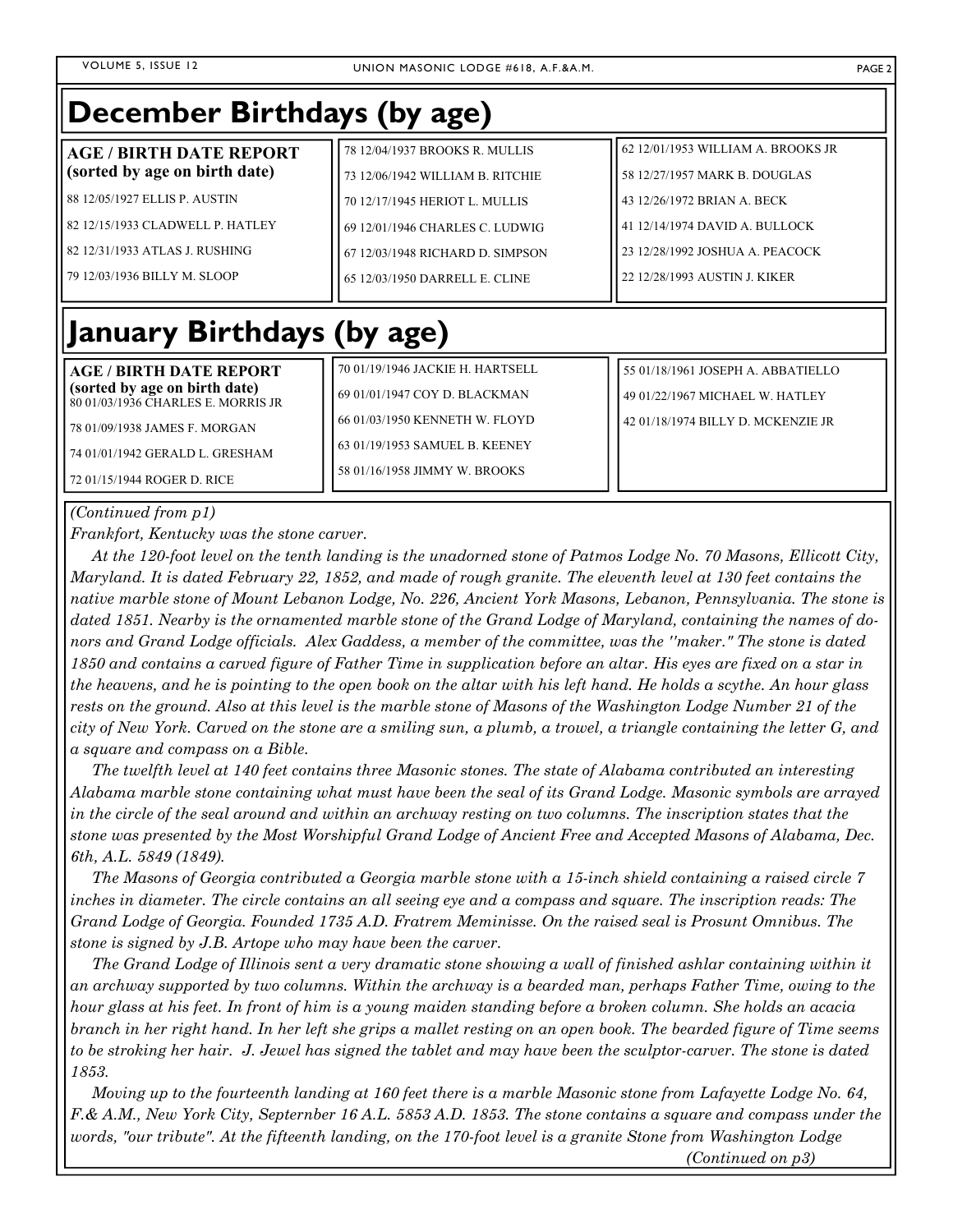*F.& A M., Roxbury, Massachusetts. The stone is actually from a later period and arrived at the monument in 1871. With the stone came a letter to John Carrol Brent, secretary of the Society, from John F. Newton, Boston, Massachusetts, May 10, 1871: "And may we but express the hope that the step our Lodge has taken be but the initiatory one, which will give the completion of the monument a new impetus. And I hope our example will be followed by other lodges and Masonic institutions throughout our beloved country. And feeling a deep interest in the completion of the monument I beg to make a suggestion, and that is this, if your society, making an appeal to each Lodge and Masonic Institution throughout the country, I think it would meet with a generous and hearty response."* 

 *On the 180-foot level, at the sixteenth landing, the Grand Lodge of Pennsylvania contributed a richly carved marble stone. Prominent upon the stone is carved an arch and keystone. The keystone contains a seal with four quarterings with a lion, a man, a cow, and an eagle, traditional emblems of the four apostles. Above the seal on the keystone is "Holiness unto the Lord"; below the seal is "From the Keystone State, A.D. 1851 A.L. 5851." Above the keystone two angels guard with uplifted wings a small ark of the covenant. To the right of the arch is a crumbling wall surmounted by masonic tools set against a wooded hill. To the left is a wall of finished ashlar surmounted by a masonic altar and tools against another wooded hill. In the clouds on a banner to either side of the keystone is the inscription "Ad majorem Supremi Architect Glorium".* 

 *At the 200-foot level, eighteenth landing, Virginia presented two Masonic stones. The first is presented by St. John's Lodge No. 36, F.&.A.M., Richmond. The stone is granite with a raised marble Bible carved with a compass and square. The stone is signed J.T. Rogers, Richmond. The stone from the Grand Lodge of Virginia is granite with a raised border and also contains a carved Bible with compass and square. It bears the inscription: "By the Grand Lodge of Accepted, Ancient and Free Masons of Virginia. Lo' She gave to this Republic, the Chief Corner Stone. Aug. 4 A.L. 5854." J.T. Rodgers, Richmond, has signed the lower border.* 

 *Moving up to the nineteenth landing at 210 feet, the Grand Lodge of Iowa, A.F. & A.M. contributed a simple granite stone from an Iowa quarry and squared by an Iowa craftsman. It was shipped prepaid as a gift of 80,000 Free and Accepted Masons of Iowa, and was received and acknowledged by Charles Stanbury on June 22, 1877.* 

 *The Grand Lodge of the State of Mississippi contributed a carved sandstone stone "to their W. Brother George Washington." The stone has a raised border. A compass and square and an arm upraised with a mallet appear on the left and right side of the inscription. A letter from Wm. Miller, Grand Secretary, Natchez, Mississippi to E. Whittlesey which is dated August 10, 1854, acknowledged the receipt of the stone at the Monument and remitted the cost of shipping, \$7.50.* 

 *The stone given by the Grand Lodge of Arkansas is the most fanciful of all. The lettering is an accentuated script with ornate characters. The inscription reads "Ad glorium fratis nostris et patris patriae." The various Masonic items are given exaggerated shapes. A coffin adorns the lower portion. An exaggerated eye with a bushy eyebrow peeks from within an ornate letter G. According to the American Organ, September 5, 1856, the stone was done in the marble yard of Alexander Rutherford, by a young man and apprentice. The stone arrived on the Monument grounds September 5, 1856.* 

 *The last masonic stone is at the 230-foot level, the twenty-first landing. It is marble and presented by the Grand Lodge of the State of Florida. Its raised border creates a frame effect for the simple compass and square in the center of the stone.* 

 *By 1854, the Washington National Monument society had exhausted its funds and all work stopped at the 150-foot level. Turmoil within the Society, bad economic times, and the fury of the coming Civil War and its aftermath halted monument construction for 22 years. There is still a discernible line between courses of differing stonework indicating the resumption of Monument construction, funded now by Congress, on August 2, 1876, and spurred on by the centennial celebration of the Declaration of Independence. The Army Corps of Engineers carried on construction of the monument until its completion in 1885. Whether or not Society Secretary John Carrol Brent was moved by the letter from the Lodge in Roxbury, Massachusetts, he began to again send another solicitation to Masonic bodies and other fraternal orders. Between July and September 1874 over two hundred (Continued on p4)*